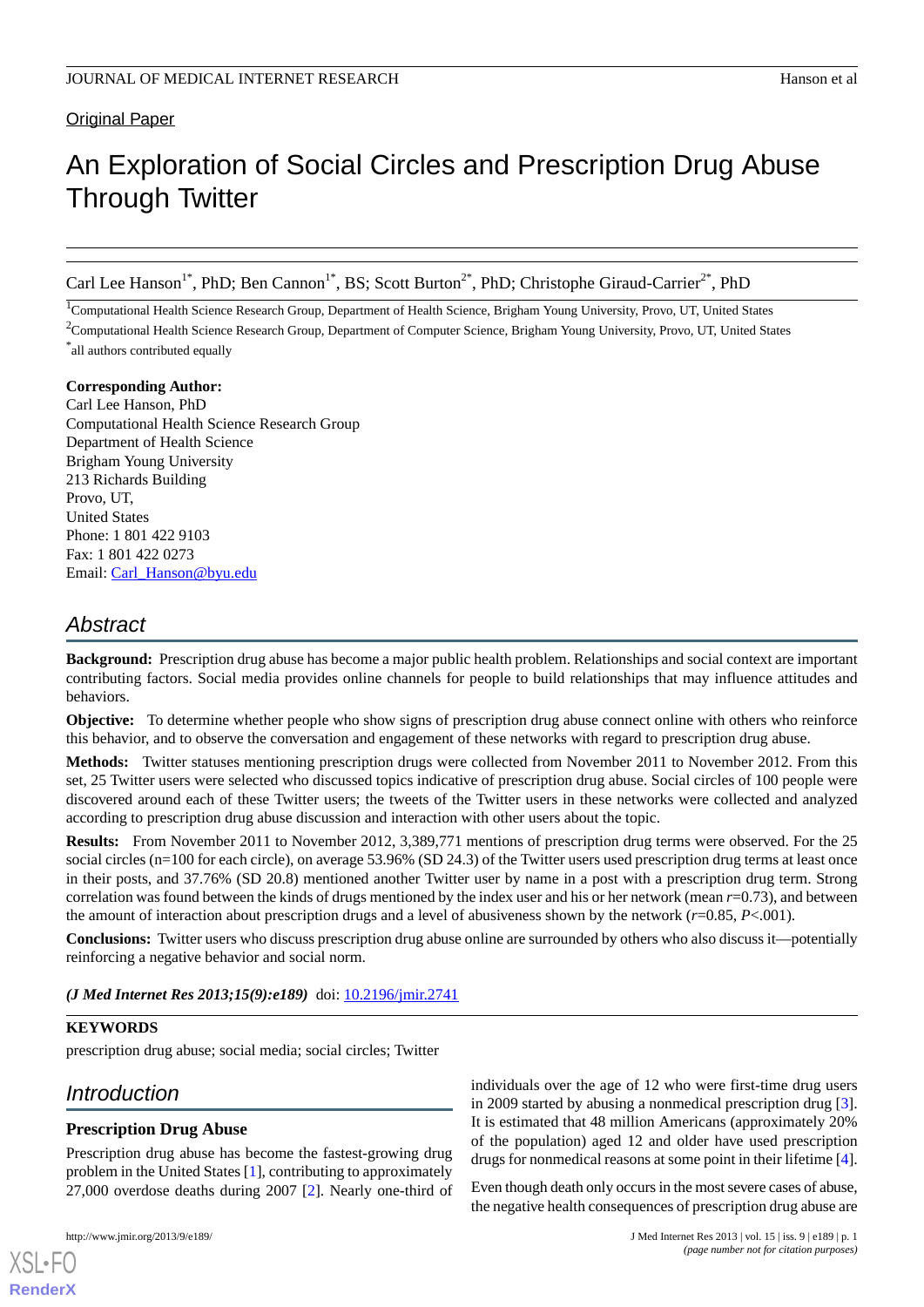many, ranging from simple drowsiness and nausea to lack of coordination, disorientation, paranoia, and seizures. A recent study also found that there may be an emerging trend of (ab)using prescription drugs among adolescents to facilitate unwanted sexual contact [[5\]](#page-9-4). A teen addiction treatment center in Iowa similarly warns against unwanted sexual behavior as one of the consequences of prescription drug abuse [[6\]](#page-9-5). While there does not seem to be evidence of more at-risk sexual behaviors, such as sex-for-drugs, since most people have easy access to prescription drugs either from friends and relatives or through "doctor shopping", this trend still raises concerns about the limited, yet real, danger of prescription drug abuse increasing exposure to and spread of HIV.

The Office of National Drug Control Policy (ONDCP) Prescription Drug Abuse Prevention Plan includes four major areas of focus: education, monitoring, proper medication disposal, and enforcement [[7\]](#page-9-6). Current public health intervention strategies are largely aimed at prescribers and distributors. In many states, doctors receive training on how to identify abusers and patients that doctor shop. In some states, pharmacies and distributors are required to report the amount of controlled substances disbursed each week. While these measures have proven to reduce rates of overdose and overdose deaths, primary preventative measures among end users of prescription drugs have not been explored or implemented as widely. The inherent difficulty of identifying abusers and redirectors of prescription drugs fosters an easy environment for abuse without real threat of legal repercussion.

### **Social Networks and Social Media**

Relationships embedded in one's social network are an important influencing factor and contributor to health behavior and outcome, even beyond individual attributes such as age, sex, education level, income, and occupation [\[8](#page-9-7)-[12\]](#page-9-8). In the context of prescription drug abuse, a recent study of the co-usage network of a population of 503 prescription drug abusers in rural Appalachian areas shows that daily OxyContin use is significantly associated with higher effective size of ego networks (a measure of social capital), and thus "speak to the importance of peer networks in determining social capital and social norms, which has vast implications for intervention research" [\[13](#page-9-9)]. It has been found that people, including youth, often learn to abuse prescription drugs by observing a family member, or other members of their social network, model the abuse of prescription drugs [\[14](#page-9-10),[15](#page-9-11)]. Within families, the practice of "friendly sharing" of prescription drugs has become commonplace [\[16](#page-9-12)]. Recent research has also identified social groups or informal economic markets where drug transactions can occur. An established market for prescription drug distribution has been identified in junior high and high school classes. Among students in Nova Scotia who had been prescribed stimulants, about 22% reported giving away or selling their medications, while another 7.3% experienced theft or were forced into giving away their prescriptions [\[17](#page-10-0)].

Research has revealed that the Internet provides ready access to drugs, including prescription medications [[16,](#page-9-12)[18](#page-10-1)]. More recently, evidence also suggests that participation in social media sites may increase one's risk of substance abuse,

 $XS$  $\cdot$ FC **[RenderX](http://www.renderx.com/)** especially among adolescents. The National Center on Addiction and Substance Abuse began collecting data to explore the influence of social networking and substance abuse in 2011. Their findings reveal that teens who spend time social networking online are five times more likely to use tobacco, three times more likely to use alcohol, and two times more likely to use marijuana [[16\]](#page-9-12).

While studies have demonstrated the influence of social relationships on prescription drug abuse in the real world as well as ready access to the drugs, little is known about these influences in cyberspace. Social media applications, such as Twitter, offer a way to observe the conversations of individuals and their social circles directly, providing a mechanism to monitor end users of prescription drugs. By monitoring individual conversations, studies have demonstrated the validity of identifying health topics on Twitter [[19](#page-10-2)[,20](#page-10-3)], including prescription drug misuse [\[21](#page-10-4)]. In addition, social media applications are platforms for networking and as such are rich with relationships. These relationships make up important social circles that have the capacity to influence behavior due to unique norms and values of the group. Indeed, no social media user is an island, and the *social* element of social media has particular relevance in public health research.

Infodemiology represents a new field of study where the Internet, even social media platforms, provides channels through which to explore the distribution and determinants of information [\[22](#page-10-5),[23\]](#page-10-6). A growing body of research demonstrates the validity of this methodology for understanding public health challenges [[21](#page-10-4)[,24](#page-10-7)-[31\]](#page-10-8). This study extends previous health research in social media by analyzing not only the content of social media posts, but also the relationships among users. Specifically, online social circles of prescription drug abusers are identified with discussions and interactions of these networks are analyzed. Few studies have explored the influence of online relationships on alcohol and other drug use [\[32](#page-10-9),[33\]](#page-10-10). To the best of our knowledge, this is the first work to focus on the relational component of these networks through social media, with regard to prescription drug abuse.

The purpose of this study was to investigate the social circles of prescription drug abusers on Twitter and to observe the discussion and engagement of these users regarding prescription drug abuse. To fulfill the purpose of this study, the following hypotheses were explored:

H1: People discuss prescription drug abuse on Twitter.

H2: People who discuss prescription drug abuse on Twitter belong to social circles that engage with each other about prescription drug abuse.

H3: Social engagement about prescription drug abuse varies across social circles of those who discuss it, and higher engagement correlates with higher levels of abuse.

# *Methods*

#### **Overview**

A distinction exists between prescription drug abuse and prescription drug misuse. The former refers to using a drug with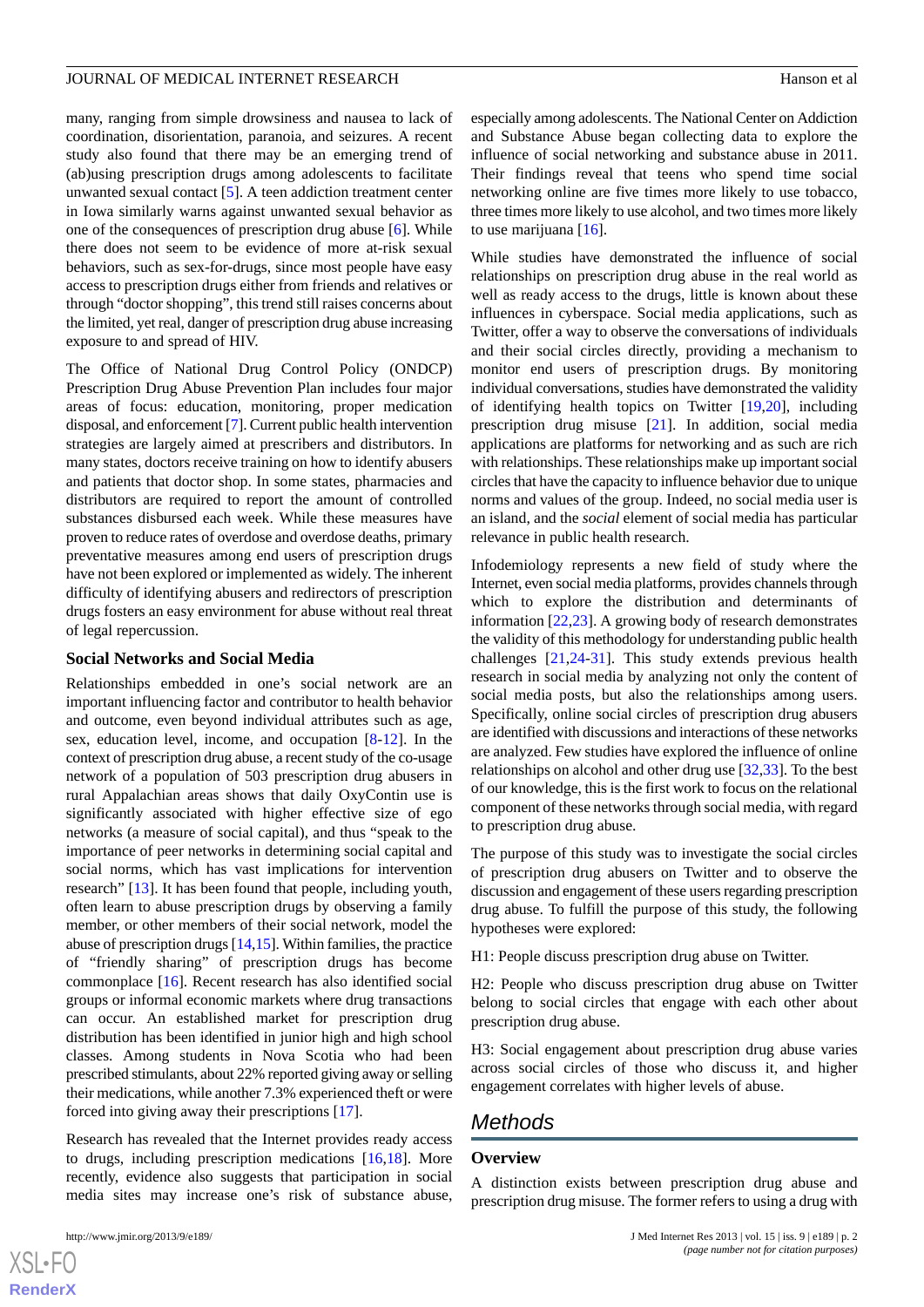the intent of deriving some side effect, usually of a euphoric nature (ie, getting high). The latter refers to increasing dosage in an attempt to improve the drug efficacy or to sharing the drug with someone whose symptoms may call for it but to whom the drug has not been prescribed. Either way, one can easily argue that "no matter the intention of the person...taking a drug other than the way it is prescribed can lead to dangerous outcomes that the person may not anticipate" (page 1) [[34\]](#page-10-11). Hence, throughout the paper, any improper use and user are referred to simply as abuse and abuser, respectively.

To evaluate the discussion of prescription drug abuse among social media users, Twitter users mentioning prescription drugs were identified, and their tweets as well as those of their network were analyzed.

### **Study Setting**

Social media applications such as Twitter provide channels for social networking with others who may have similar interests and needs. Twitter provides users with a platform to share short messages ("tweets") among themselves. Twitter users can "follow" others to subscribe to a feed of tweets from users of interest; they can also broadcast their messages to all of their followers or direct messages at specific users ("mentions"). By default, tweets are public; hence, it is generally possible for a user, X, to see the tweets of a user, Y, even though X may not be following Y or Y did not mention X explicitly. Because Twitter users tend to post messages as events occur in their lives, tweets are an ideal source for researchers to observe natural and timely interactions among people. As such, Twitter was used to observe discussion and engagement with regards to prescription drug abuse.

This study was approved by the institutional review board at Brigham Young University, Provo, Utah.

### **Identifying Users and Networks**

Twitter provides an application programming interface (API) that enables programmatic consumption of the content and the relationships of its tweets and users. The Twitter Streaming API provides a means of obtaining tweets as they occur, filtered by specific criteria, such as a list of keywords. The Twitter API also enables discovering the people following and followed by a given user, as well as retrieving up to 3200 of a user's most recent tweets.

To identify a set of tweets mentioning prescription drugs, the Twitter stream was filtered for prescription drug terms, producing a set of all tweets mentioning these terms from November 29, 2011 through November 14, 2012. From this set, potential prescription drug abusers were identified for analysis along with their networks. In order to select those Twitter users who had some discussion of prescription drugs, but that were still regular users, Twitter users that mentioned prescription drugs in at least 10 tweets but less than 100 were selected at random. Evaluation revealed that Twitter users in this range were most likely regular users as opposed to accounts devoted to online drug sales, automated feeds, and companies, which tended to tweet more frequently about prescription drugs. A sample of 25 networks was obtained for further analysis. In order to select the 25 networks, a member of the research team

sampled networks and read through prescription drug tweets to verify evidence of prescription drug abuse based on a pattern of prescription drug tweets that matched one or more of the categories of abuse. Networks were excluded from the sample if prescription drug tweets did not match any of the categories of abuse. Likely prescription drug abusers tended to have tweets that matched the categories of abuse. For example, one of the 25 index users was selected because he/she had a pattern of tweeting about Adderall and Xanax (45 and 34 tweets respectively) and 26 of those tweets matched several of the abuse categories. Most alarming was that 11 of the abuse tweets were about co-ingestion. One of these co-ingestion tweets stated, "Adderall + Benadryl has put me in a weird awake/tired haze. Relatively certain that I'm saying things i wont [sic] remember in the morning".

The social circles of each of the 25 index Twitter users were discovered. Unlike a traditional ego network that consists of all the individuals ego has a direct connection to, a social circle is a densely connected set of mutually aware individuals that surround ego, where some may be included in the circle by virtue of their many connections to ego's alters. Social circles capture the intuition that someone who influences ego's alters may exert a stronger influence on ego, though indirectly, than some of ego's alters. Finding a social circle around one or a small group of individuals is an instance of the community search problem [\[35](#page-10-12)], a query-based version of the traditional community mining problem [[36\]](#page-10-13). In the context of Twitter, however, there are two additional constraints: (1) the Twitter graph cannot be feasibly known, and (2) the "follow" relation in Twitter is directed. As a result, a local social circle discovery algorithm designed specifically for directed graphs must be used [[37\]](#page-10-14).

Intuitively, the algorithm initializes the social circle with the index Twitter user and then iteratively adds new members to the social circle until a prespecified size has been reached. At each step, the algorithm considers all Twitter users followed by at least one member of the current social circle, and selects the one with the highest score. The score of each candidate is the minimum of the number of individuals in the social circle it links to and the number of individuals it is linked from. To ensure that new members do not cause the social circle to drift away from the initial Twitter user, the value of a connection to a social circle member is discounted according to the step at which that member was added to the circle. [Figure 1](#page-3-0) shows the score of a candidate node *n* with respect to the social circle *SC* [[37\]](#page-10-14), where  $e(x, y)$  is an edge indicator function (ie,  $e(x, y) = 1$ ) if there is an edge from *x* to *y* and 0 otherwise), and *s(c)* is the step in which node *c* was added to the social circle.

To increase the cohesiveness of the social circle, every 5 iterations, the Twitter user with the lowest score is removed from the social circle. Upon completion, the algorithm returns a social circle composed of dense connections of mutually aware nodes that surround the index Twitter user. Note that, in general, individuals belong to different social circles that may best be specified by including additional people in the query set (eg, work colleagues would likely produce a professional social circle, relatives would likely produce a family social circle). Here, however, the index Twitter user is used as the sole query

 $XS$ -FO **[RenderX](http://www.renderx.com/)**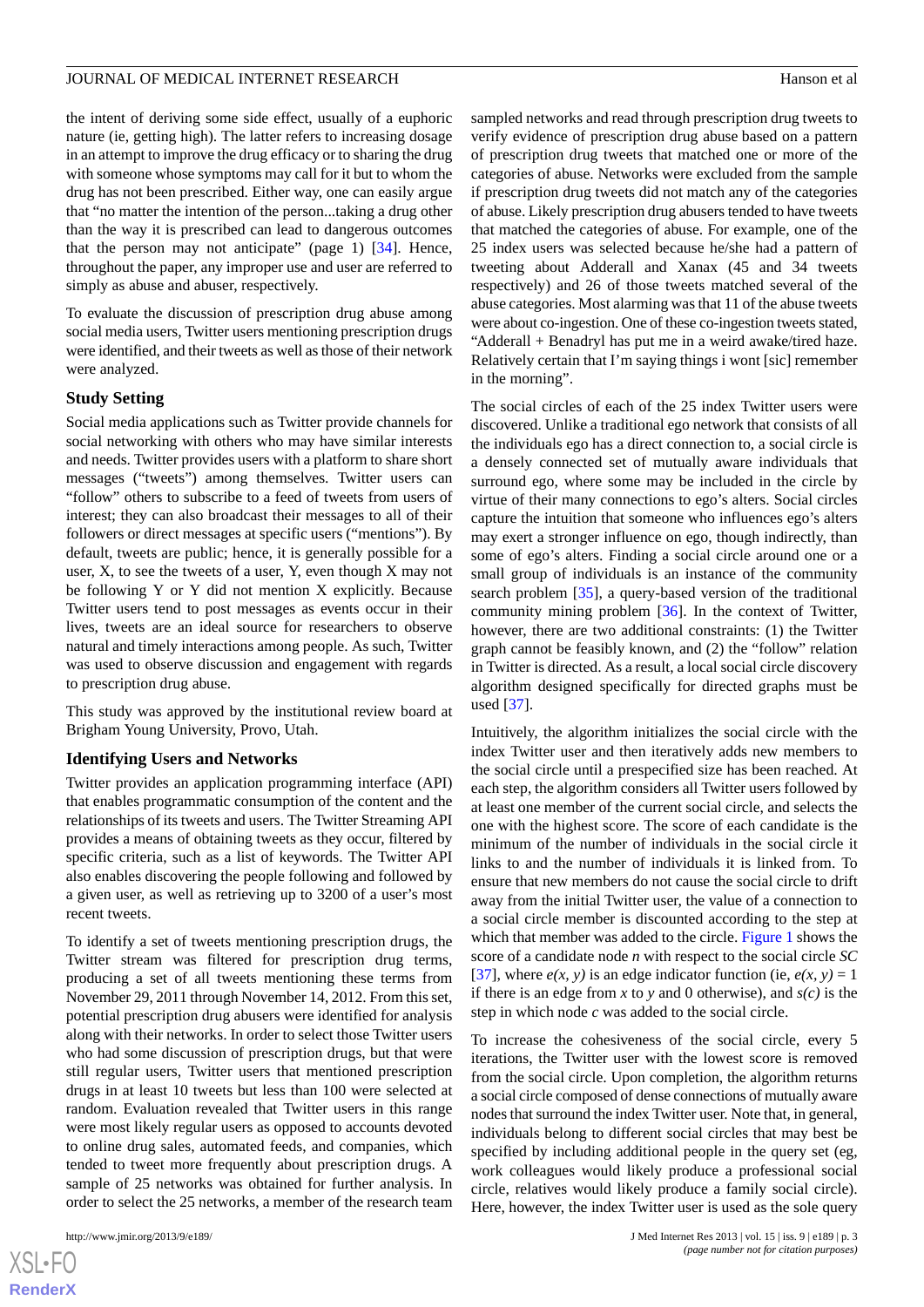node to avoid biasing the algorithm toward any specific social circle, and instead simply discovering the most natural dense set surrounding that individual. The process of identifying these social circles and users is illustrated in [Figure 2](#page-3-1).

To ensure consistent comparison across networks, a social circle of the same size was discovered around each index Twitter user. After each social circle was identified, the most recent tweets of each Twitter user in the social circle (up to 3200 per user, the maximum allowed by the Twitter API) were obtained for content analysis. The size of social circles was set to 100 since there are significant computational costs associated with extracting this content, most social media users effectively maintain only between 100 and 200 friends [\[38](#page-10-15)], and the closeness of friendship tends to decline as social circles grow.

<span id="page-3-0"></span>**Figure 1.** Local social circle discovery measure.

$$
\phi(n,SC) = \min(\sum_{c \in SC} e(c, n)s(c)^{-1}, \sum_{c \in SC} e(n, c)s(c)^{-1})
$$

<span id="page-3-1"></span>**Figure 2.** Social circle discovery process.



### **Content Categorization**

Once a social circle and its corresponding tweets were obtained, tweets were categorized by mention of a particular substance, and further categorized by the manner in which that substance was mentioned. [Table 1](#page-4-0) lists the drug categories and the filter terms used to categorize the tweet. For example, a tweet was categorized as mentioning painkillers if it contained terms such as "painkiller", "oxycontin", or "lortab".

Tweets matching the drugs in [Table 1](#page-4-0) were further categorized into 8 different types of abusive or risk behaviors defined in [Table 2](#page-4-1): taking larger doses (overdose), co-ingestion, taking

[XSL](http://www.w3.org/Style/XSL)•FO **[RenderX](http://www.renderx.com/)**

more frequent doses, alternative motives (dependence or need the drug due to addiction), alternative routes of admission, legitimacy of obtaining, redistributing (trading/selling), and seeking [\[39](#page-10-16)].

Tweets that matched the drugs in [Table 1](#page-4-0) were also further analyzed to determine if they contained "mentions" to other Twitter users (where an author references another user by the *@username* convention). Social network graphs were then constructed to show such connections among Twitter users. The graphs are directed and weighted. The weight of an edge is defined by the number of tweets from one user to another that included prescription drug terms.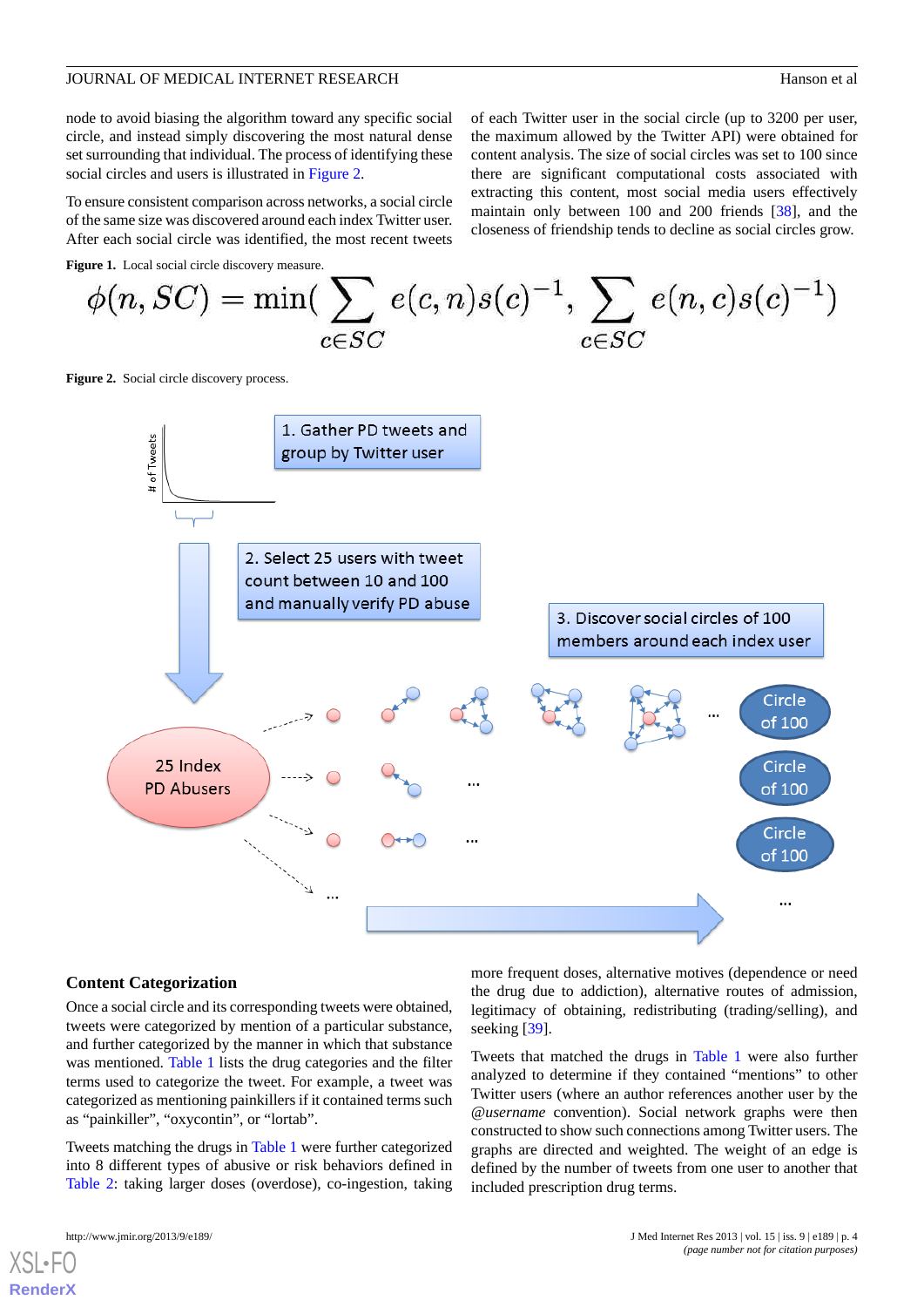<span id="page-4-0"></span>

|  |  |  | Table 1. Keywords for prescription drugs. |  |
|--|--|--|-------------------------------------------|--|
|--|--|--|-------------------------------------------|--|

| Drugs              | Keywords <sup>a</sup>                                                                                                                                                                         |
|--------------------|-----------------------------------------------------------------------------------------------------------------------------------------------------------------------------------------------|
| Adderall           | adderall                                                                                                                                                                                      |
| Xanax              | xanax                                                                                                                                                                                         |
| Klonopin           | klonopin                                                                                                                                                                                      |
| Valium             | valium; sleeping pills                                                                                                                                                                        |
| <b>Painkillers</b> | painkiller*; pain killer*; narcotic painkiller*; oxycontin; vicodin; percodan; percocet; darvon; lortab; lorcet; dilaudid; demerol;<br>lomotil; kadian; avinza; codeine; duragesic; methadone |
| Depressants        | mebaral; nembutal; sodium pentobarbital; halcion; prosam; ativan; librium; depressant*                                                                                                        |
| <b>Stimulants</b>  | dexedrine; ritalin; concerta; amphetamines; stimulant*                                                                                                                                        |

<span id="page-4-1"></span><sup>a</sup>The "\*" matches 0 or more additional characters.

#### **Table 2.** Keywords for risk/abusive behaviors.

| Risk/Abusive Behaviors                      | Keywords <sup>a</sup>                                                                                                                                                       |
|---------------------------------------------|-----------------------------------------------------------------------------------------------------------------------------------------------------------------------------|
| Larger doses/overdose                       | too many; two; three; double; too much; overdose; crash; strong enough; max; too many                                                                                       |
| $Co$ -ingestion <sup>b</sup>                | alcohol; coffee; white; red; wine; vodka; shots; patron; booze; margarita; mimosa; xanax; painkiller; caf-<br>feine; alcohol; happy pills; adderall; concerta; cocaine; rum |
| More frequent doses                         | enough; pop; popping; not enough; another; enough; pop*                                                                                                                     |
| Alternative motives/dependence <sup>c</sup> | test; final; study; studying; problems; college; class; breakfast; rely; sleep; sleeping; work; family problems;<br>sleep*; stress*; stressful; stress; skinny              |
| Alternative routes of admission             | snort; crush; inject; snort; inhale                                                                                                                                         |
| Legitimacy of obtaining                     | steal*                                                                                                                                                                      |
| Trading/selling                             | buy; sell; trade; share; spend; buy; bring                                                                                                                                  |
| Seeking                                     | need; want; needing; wanting; wish; need                                                                                                                                    |

<sup>a</sup>The "\*" matches 0 or more additional characters.

<sup>b</sup>Co-ingestion keywords for xanax and adderall did not include the keywords "xanax" and "adderall" respectively.

<sup>c</sup>The keywords "test", "final", "study", and "studying" were exclusively used as keywords for Adderall. "Skinny" was exclusive to Stimulants.

# *Results*

The tweets collected during the study period contained 3,389,771 references to prescription drug terms. [Table 3](#page-5-0) shows the number of co-occurrences of these references with one of the categories defined by the terms in [Table 2](#page-4-1). The large number of references to alternative motives was due primarily to discussion of Valium as a sleep aid.

The 25 social circles discovered around the 25 index Twitter users gave rise to a total of 2227 unique Twitter users, 7290 prescription drug tweets, and 2788 directed prescription drug tweets. Statistics of these social circles are shown in [Table 4](#page-6-0). As shown, the social circles range from 14% to 87% (mean 53.96%, SD 24.8) of the Twitter users in the social circle tweeting about prescription drugs at least once.

Index users and their social circles typically tweeted about similar drugs. For each index Twitter user, a topic vector was determined according to the proportion of his or her prescription drug tweets that matched each of our prescription drug categories, and a topic vector was also created for the aggregated tweets of the rest of the social circle. The topic vectors of index Twitter users were correlated with those of their social circle,

[XSL](http://www.w3.org/Style/XSL)•FO **[RenderX](http://www.renderx.com/)**

and Pearson's correlation coefficients ranged from -0.14 to 0.99 (mean 0.73, SD 0.31). The mean of these correlation coefficients was computed by first applying Fisher's *z* transformation.

Using the abusive behaviors content categories of [Table 2,](#page-4-1) each of the tweets of the index Twitter users and their social circles were categorized according to potential abuse. Although not a perfect metric for abuse, the number of abuse categories a Twitter user mentions is used as surrogate for a level of abuse. Thus, a Twitter user who has tweets matching four of the abuse categories is considered to be at a higher level than a Twitter user who only has tweets from one of them. As shown in [Table](#page-6-0) [4,](#page-6-0) the mean number of the people in the social circle with tweets matching at least one abuse category was 33.2 (SD 18.8), and 16.8 (SD 10.9) users had tweets matching at least two. The level of abuse is strongly correlated with the number of Twitter users interacting with others about prescription drugs. Comparing the percentage of the social circle that interacts about prescription drugs to the percentage that matched at least one abuse category yields a Pearson's correlation coefficient of *r*=0.85 (*P*<.001), and comparing against those who matched two or more abuse categories, *r*=0.81 (*P*<.001).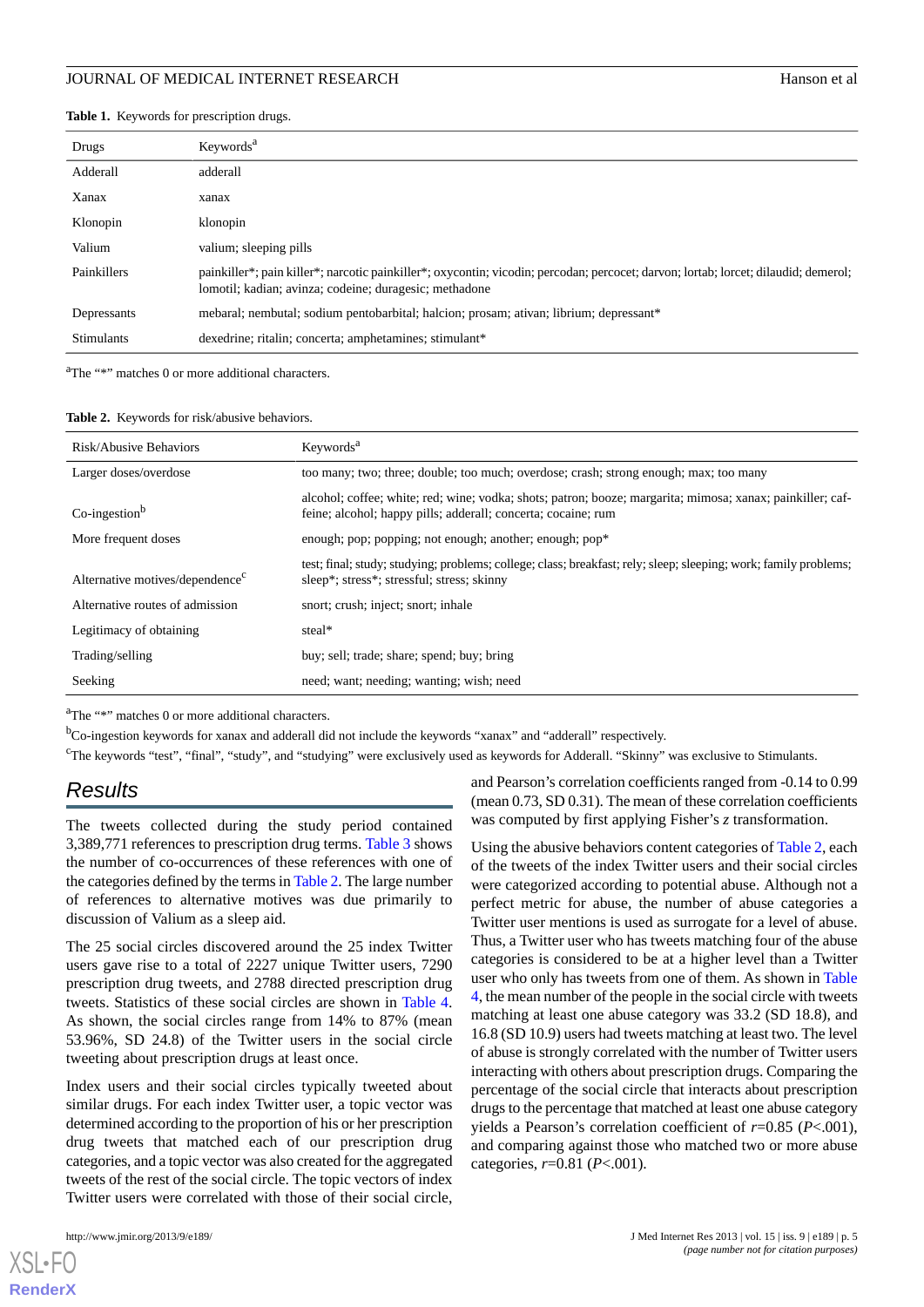# JOURNAL OF MEDICAL INTERNET RESEARCH Hanson et al.

mentioned the destination user along with a prescription drug term. The weight of the edges (as shown by the thickness of the line) denotes the number of mentions. The size of the nodes

represents the number of prescription drug tweets.

In addition to the quantitative evaluation of these interactions, interesting patterns can also be observed through visual inspection of the graphs of interactions among Twitter users in each social circle. [Figure 3](#page-7-0) shows three graphs, where the nodes represent users, and the edges indicate that the source user

<span id="page-5-0"></span>**Table 3.** Number of prescription drug tweets by drug category. Category Adderall Xanax Klonopin Valium Painkillers Depress Stim Total Drug total 412,314 486,670 58,527 917,805 1,215,574 17,364 281,517 3,389,771 Larger doses / overdose 11,397 9508 880 22,263 28,186 218 2085 74,537 Co-ingestion 44,179 24,794 5411 47,657 34,178 1027 3181 160,427 More frequent doses 10,636 18,070 567 15,808 22,764 107 2566 70,518 Alternative motives / 39,459 18,664 105 617,672 38,135 806 1868 716,709 dependence Alternative routes of 1316 1657 73 701 1641 17 265 5670 admission Legitimacy of obtaining 363 400 16 339 1032 6 117 2273 Trading / selling 20,941 63,763 17,000 65,926 95,962 4913 2873 271,378 Seeking 46,138 52,852 2069 165,955 63,165 675 8808 339,662

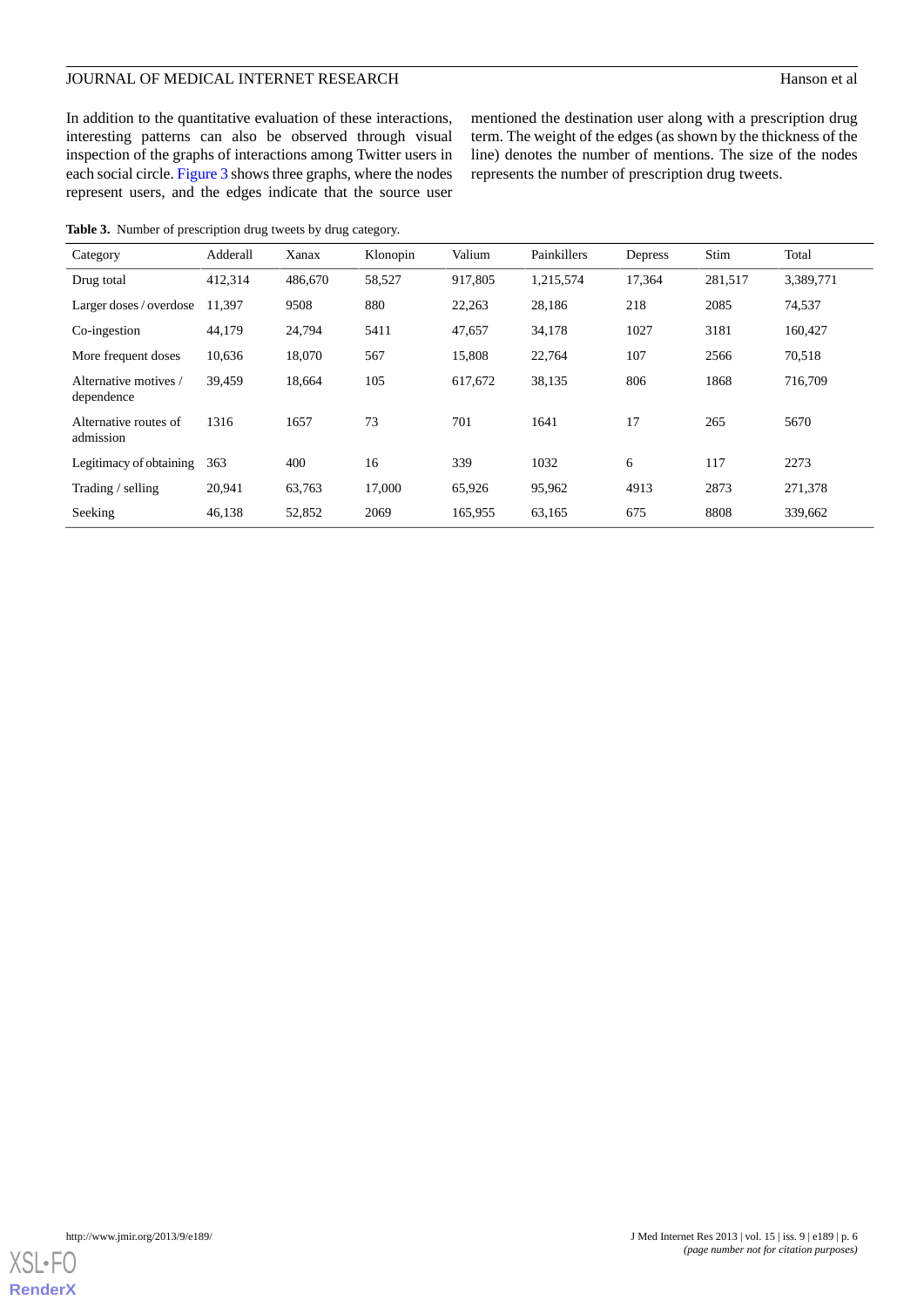# JOURNAL OF MEDICAL INTERNET RESEARCH

| Hanson et al |  |
|--------------|--|
|              |  |

<span id="page-6-0"></span>

|  |  |  |  | Table 4. Summary statistics for prescription drug tweets within social circles. |  |  |  |  |  |
|--|--|--|--|---------------------------------------------------------------------------------|--|--|--|--|--|
|--|--|--|--|---------------------------------------------------------------------------------|--|--|--|--|--|

|            |                          |                    | Prescription drug Tweet men- |                                 |                   | One or more abuse  | Two or more abuse |  |
|------------|--------------------------|--------------------|------------------------------|---------------------------------|-------------------|--------------------|-------------------|--|
| Network    | Prescription drug Tweets |                    | tions <sup>d</sup>           |                                 | Topic correlation | categories $^e$    | categories        |  |
|            | $\mathbf n$              | $\mathbf n$        | $\mathbf n$                  | $\mathbf n$<br>$\boldsymbol{r}$ |                   | $\mathbf n$        | $\mathbf n$       |  |
|            | Tweets <sup>f</sup>      | Users <sup>g</sup> | Tweets $^{\rm h}$            | Users <sup>i</sup>              |                   | Users <sup>j</sup> | Users             |  |
| $\,1\,$    | 136                      | $48\,$             | 55                           | $32\,$<br>$0.28\,$              |                   | 25                 | $\overline{9}$    |  |
| $\sqrt{2}$ | 99                       | $28\,$             | $22\,$                       | $12\,$                          | $0.26\,$          | 13                 | $\,1$             |  |
| 3          | 67                       | 14                 | $26\,$                       | $11\,$                          | $0.06\,$          | $\bf 8$            | $\sqrt{2}$        |  |
| 4          | 508                      | $84\,$             | 290                          | $72\,$                          | 0.59              | 38                 | $18\,$            |  |
| 5          | 352                      | 46                 | 97                           | $34\,$                          | 0.69              | 34                 | $22\,$            |  |
| 6          | 258                      | $72\,$             | $37\,$                       | 29                              | $0.92^{\rm a}$    | $27\,$             | $12\,$            |  |
| 7          | 311                      | 69                 | 40                           | 27                              | $0.76^{\rm b}$    | 39                 | $18\,$            |  |
| 8          | $52\,$                   | $17\,$             | $14\,$                       | $\boldsymbol{9}$                | $0.1\,$           |                    | $\sqrt{6}$        |  |
| 9          | 553                      | 61                 | 142                          | $40\,$                          | $0.83^{b}$        |                    | $18\,$            |  |
| 10         | 359                      | 76                 | 156                          | $0.89^{\rm a}$<br>51            |                   | 58                 | 21                |  |
| 11         | 159                      | 32                 | $73\,$                       | $26\,$<br>0.72                  |                   | 18                 | $11\,$            |  |
| 12         | 449                      | 77                 | 300                          | $71\,$                          | $-0.14$           | 36                 | $18\,$            |  |
| 13         | 446                      | $87\,$             | 302                          | $84\,$                          | 0.74              | 73                 | 39                |  |
| 14         | 378                      | 79                 | 112                          | $42\,$                          | 0.65              | 55                 | $30\,$            |  |
| 15         | 629                      | 61                 | 140                          | $42\,$                          | 0.99 <sup>a</sup> | 34                 | $21\,$            |  |
| 16         | $75\,$                   | $31\,$             | 36                           | $23\,$                          | $0.82^{b}$        | 28                 | $11\,$            |  |
| 17         | 512                      | $84\,$             | 244                          | 64                              | 0.93 <sup>a</sup> | 58                 | 33                |  |
| $18\,$     | 91                       | $25\,$             | 35                           | $20\,$                          | 0.89 <sup>a</sup> | $\overline{9}$     | $\mathfrak{Z}$    |  |
| 19         | 75                       | $30\,$             | $28\,$                       | $17\,$                          | 0.37              | $17\,$             | $\,8\,$           |  |
| 20         | $75\,$                   | $20\,$             | $24\,$                       | $0.77^{\rm b}$<br>$16\,$        |                   | $10\,$             | 5                 |  |
| $21\,$     | 143                      | $46\,$             | $80\,$                       | $0.3\,$<br>36                   |                   | $25\,$             | $11\,$            |  |
| $22\,$     | 512                      | 79                 | 91                           | $48\,$                          | $0.86^{\rm b}$    | 54                 | $35\,$            |  |
| $23\,$     | 417                      | 69                 | 142                          | 47                              | $0.6\,$           | 52                 | $28\,$            |  |
| 24         | 387                      | 83                 | 249                          | 70                              | $0.97^{a}$        | 60                 | 30                |  |
| 25         | 247                      | $31\,$             | 53                           | $21\,$                          | $0.61\,$          | 19                 | $10\,$            |  |
| Mean       | 291.6                    | 53.9               | 111.5                        | 37.8                            | $0.73^{\rm c}$    | 33.2               | 16.8              |  |
| ${\rm SD}$ | 183.5                    | $24.8\,$           | 94.9                         | $21.2\,$                        | $0.31\,$          | $18.8\,$           | 10.9              |  |

 $a_{P<.01}$ 

 $b_{P<.05}$ 

[XSL](http://www.w3.org/Style/XSL)•FO **[RenderX](http://www.renderx.com/)**

<sup>c</sup>The mean of topic correlation coefficients was computed using Fisher's z transformation.

<sup>d</sup>Mentions refers to tweets directed at another user.

<sup>e</sup>Tweets matching abuse categories.

<sup>f</sup>Total prescription drug tweets from the social circle

<sup>g</sup>Number of people in social circle that produced tweets in column two

h<sub>Mention</sub> tweets (Subset of column two)

<sup>i</sup>Number of people in social circle that produced tweets in column four

<sup>j</sup>Number of people in social circle that had tweets classified into one or more abuse categories

In addition to simply talking about prescription drugs, Twitter users in these social circles also interact with each other about the topic, using the *@username* convention. Examples of mention tweets from the sample include, "@\*\*\* Haha! For me it's a nice ritalin/sangria combo :)", "RT @\*\*\* I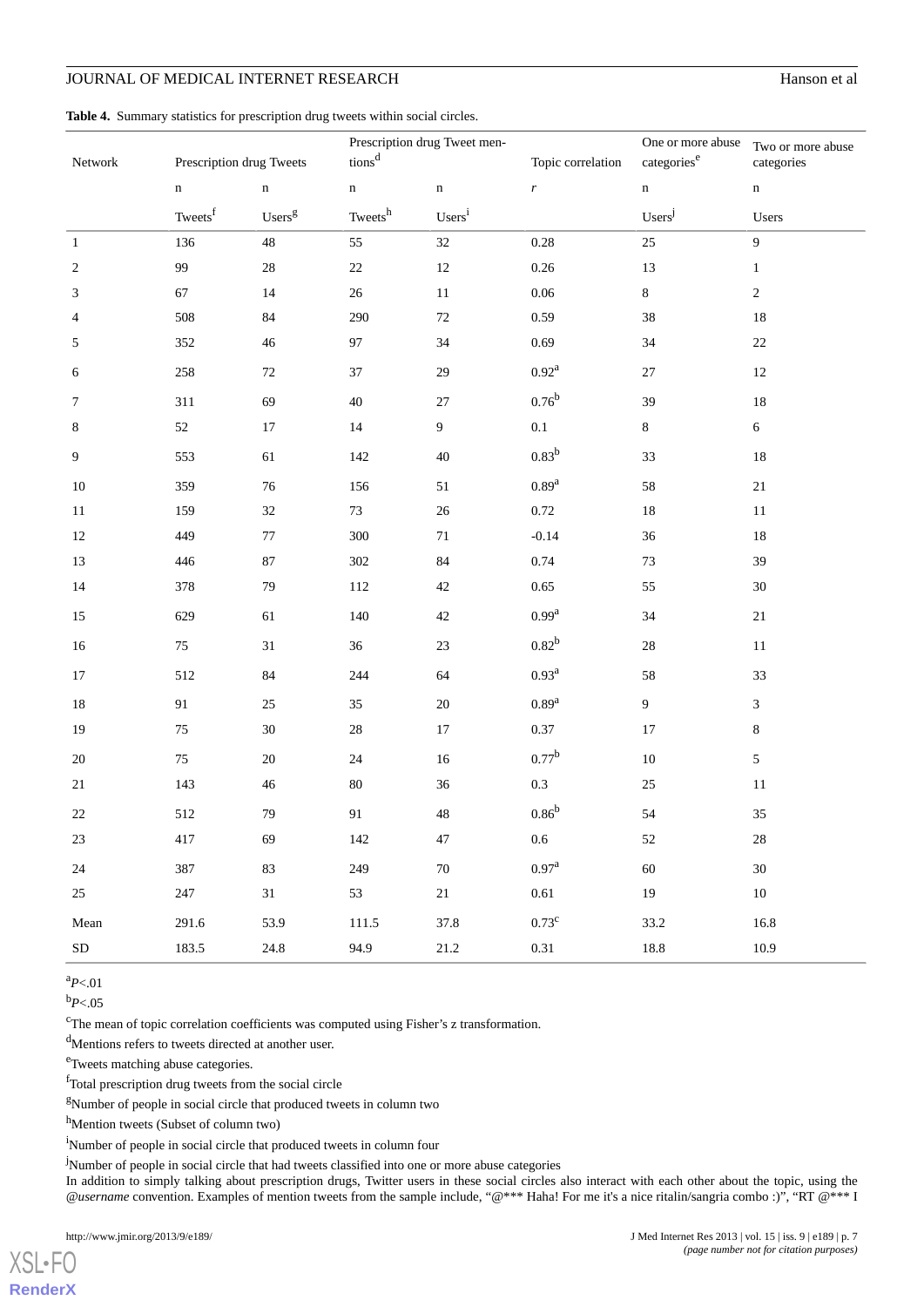should win a lifetime achievement award...I've been taking Xanax for years without overdosing.", and "@\*\*\* lol thanks....but im [sic] pretty emotionally stable. It's called being in a Xanax haze". As shown in [Table 4](#page-6-0), the networks range from 9 to 84 (mean 37.8, SD 21.2) Twitter users in the social circle (n=100) interacting with another Twitter user about prescription drugs at least once.

<span id="page-7-0"></span>**Figure 3.** Prescription drug interaction graphs.



# *Discussion*

### **Principal Findings**

The purpose of this study was to explore the online social circles of prescription drug abusers to observe the discussion and engagement of these Twitter users regarding prescription drug abuse. Findings revealed that for the identified prescription drug abusers on Twitter, their social circles consisted of other Twitter users who also discussed abuse of prescription drugs.

The study was guided by three research hypotheses. As shown in [Table 3](#page-5-0), significant discussion of prescription drug abuse was observed on Twitter (hypothesis 1). These findings are

[XSL](http://www.w3.org/Style/XSL)•FO **[RenderX](http://www.renderx.com/)**

consistent with previous research exploring prescription drug abuse through Twitter  $[21]$  $[21]$ ; however, the current study explores multiple prescription drug mentions beyond just Adderall. While not all of these tweets are necessarily in reference to abuse, those matching the abuse categories defined in [Table 2](#page-4-1) are very likely to be discussion of abuse of prescribed substances. Even if not all of these references denote actual behavior on the part of individuals, the simple act of discussing the behavior within a social circle can impact the social norms of those within that circle.

Those who are not engaged in prescription drug abuse are still being exposed to others' tweets concerning the matter. They may not be participating in the conversation, but they are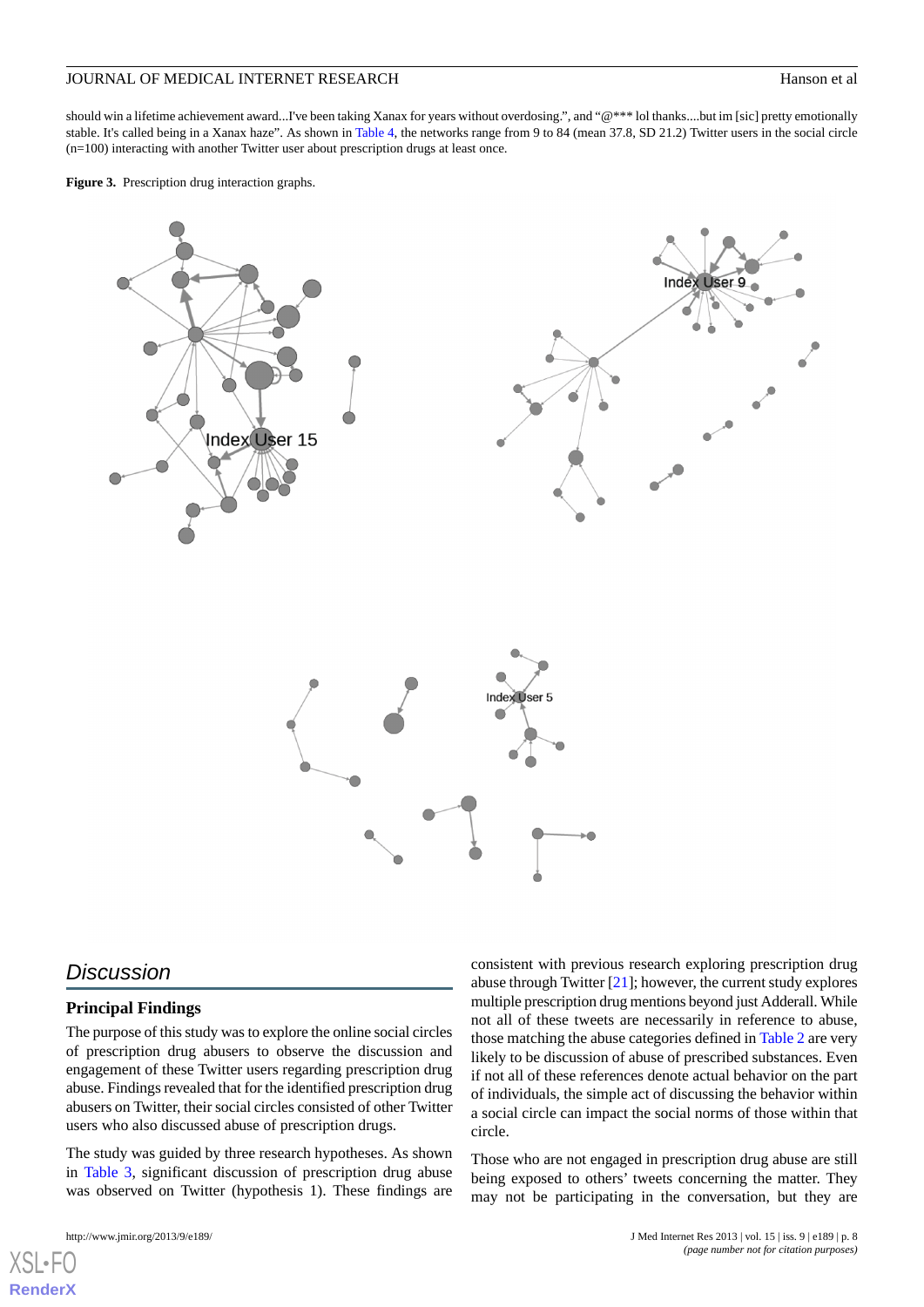observing the sentiment and potentially forming ideas and norms about the abuse of prescription drugs. While actual drug abuse remains mostly a private affair, it seems to be discussed in a very open manner online for all to observe. It may be that abusers are now, through social media, finding support for their abuse and feel a sense of safety in opening up to others. Uses and gratification theory suggests that individuals make decisions about their media choice based on the extent to which that media gratifies a communication need [[40\]](#page-10-17). Duffy and Thorson [\[41](#page-10-18)] expand this idea in their Health Communication Media Choice Model and suggest that connectivity is an important need that can be fulfilled through social media. They define connectivity as the "need to relate, support, engage with, and communicate with others face-to-face through media" (page 102) [[41\]](#page-10-18). Social media facilitates the connectivity process by allowing people to engage with and observe others'sentiment on a given subject. Regardless of a person's openness about their behavior, prescription drugs are being discussed on Twitter and many are being exposed to tweets and conversations of an abusive nature through their social circles.

As shown in [Table 4](#page-6-0), there is a significant amount of discussion about prescription drugs in the social circles of the index Twitter users, with a mean of 53.9 (SD 24.8) users in the social circles posting about a topic at least once, and an mean of 291.6 (SD 183.5) tweets per social circle (hypothesis 2). In addition, the high correlation between the substances discussed by the index Twitter user and his or her social network, shows that these users are engaged in discussions with others of like minds. These findings confirm our hypothesis and also show consistency with the offline world about the social context of prescription drug abuse [[14](#page-9-10)[,15](#page-9-11),[17](#page-10-0)[,42](#page-11-0)].

It is not clear whether index Twitter users developed their behavior from exposure to their online social circle, or whether they sought out the company of others supportive of their viewpoints. But it is clear that each of these Twitter users is in an environment that potentially supports their behavior. This may have interesting ramifications, because these users may not be in close proximity to one another physically, and yet they may find reinforcement for their attitudes from their online connections. Thus, while prescription drug abusers may not feel comfortable sharing their experiences with their physical neighbors, who might not approve of abusive behavior, they can develop online associations with those that do. These findings are consistent with recent research exploring the impact of online social circles on young adult alcohol use [[32](#page-10-9)[,33](#page-10-10)].

In addition to knowing that Twitter users are talking about prescription drugs, it is also relevant to discover if they are also talking *to each other* about prescription drugs (hypothesis 3). When Twitter users mention one another by their username (using the *@username* convention), these tweets are aggregated into a separate list in the interface, and can also produce other alerts (eg, email) raising the user's level of awareness of the tweet. In addition, the author may be directly soliciting a response from the user. Thus, the analysis of the number of tweets that discuss prescription drugs and also mention a specific user provides a quantified measure to observe engagement among these users about the topic.

 $XS$ -FO **[RenderX](http://www.renderx.com/)** The fact that, on average, 37.8 (SD 21.2) Twitter users in a social circle interact with another user at least once shows that there is indeed a significant level of engagement in addition to simply talking about the topic. Furthermore, hypothesis 3 is confirmed by the fact that the percentage of social circles interacting about prescription drugs correlates so strongly with the percentage of social circles having tweets that match risk/abusive behavior categories (*r*=0.85 for one category and *r*=0.81 for two categories). Social engagement can also be observed through the interaction graphs shown in [Figure 3](#page-7-0). It is interesting to observe how some users who discuss prescription drugs relatively frequently (as denoted by the larger size of the node), in many cases also have a large in-degree, showing that many others mention them in connection with prescription drugs.

With the rise of prescription drug abuse and its inherent danger, understanding the behaviors of abusers will be vital for public health professionals and prescribers in preventing overdose deaths and the blatant redirecting of the drugs. Many states are implementing prescription drug registries in response to the epidemic of abuse. These registries require prescribers and providers to report the distribution of controlled substances. While these registries can identify patients going to multiple doctors for the same medication, they do not address the growing problem of prescription drug redirection. This drug aftermarket is only facilitated by social media platforms like Twitter. The categorization keywords used in this study were able to identify users seeking, trading, and buying prescription drugs. For example, several seeking statements included, "Seriously. Need adderall. Will pay \$\$\$. Help me." and "looking to buy ~20-40 mg adderall, email \*\*\*". While a drug registry may identify and limit an abuser in one state, that abuser can simply source drugs online from others in states where drug registries are not used and abusers are able to obtain excessive amounts of a drug. Another key risk behavior that drug registries cannot address is that of co-ingestion and nonmedical use. Co-ingestion is one of the deadliest drug abuse behaviors and a leading cause of overdose death.

Findings from this study have important implications for those professionals involved in the prevention and treatment of prescription drug abuse. Results indicate that Twitter is used as a platform for discussion about prescription drug abuse within social circles. As such, Twitter provides an additional "access point" to groups of individuals who are abusing prescription drugs. Innovative approaches to reaching these social circles might include online peer health advisors who have been trained to identify prescription drug abuse and appropriately intervene. In addition, enacting federal legislation meant to address the promotion of nonmedical use of prescription drugs through social media may help provide a safer online environment that is more supportive of healthy decision making, especially for adolescents who are most at risk [\[43](#page-11-1)].

### **Limitations**

Results from this study should be interpreted in light of the following limitations. First, while a keyword-based approach for identifying and categorizing tweets may exclude misspellings of the term, it does result in a highly precise set for analysis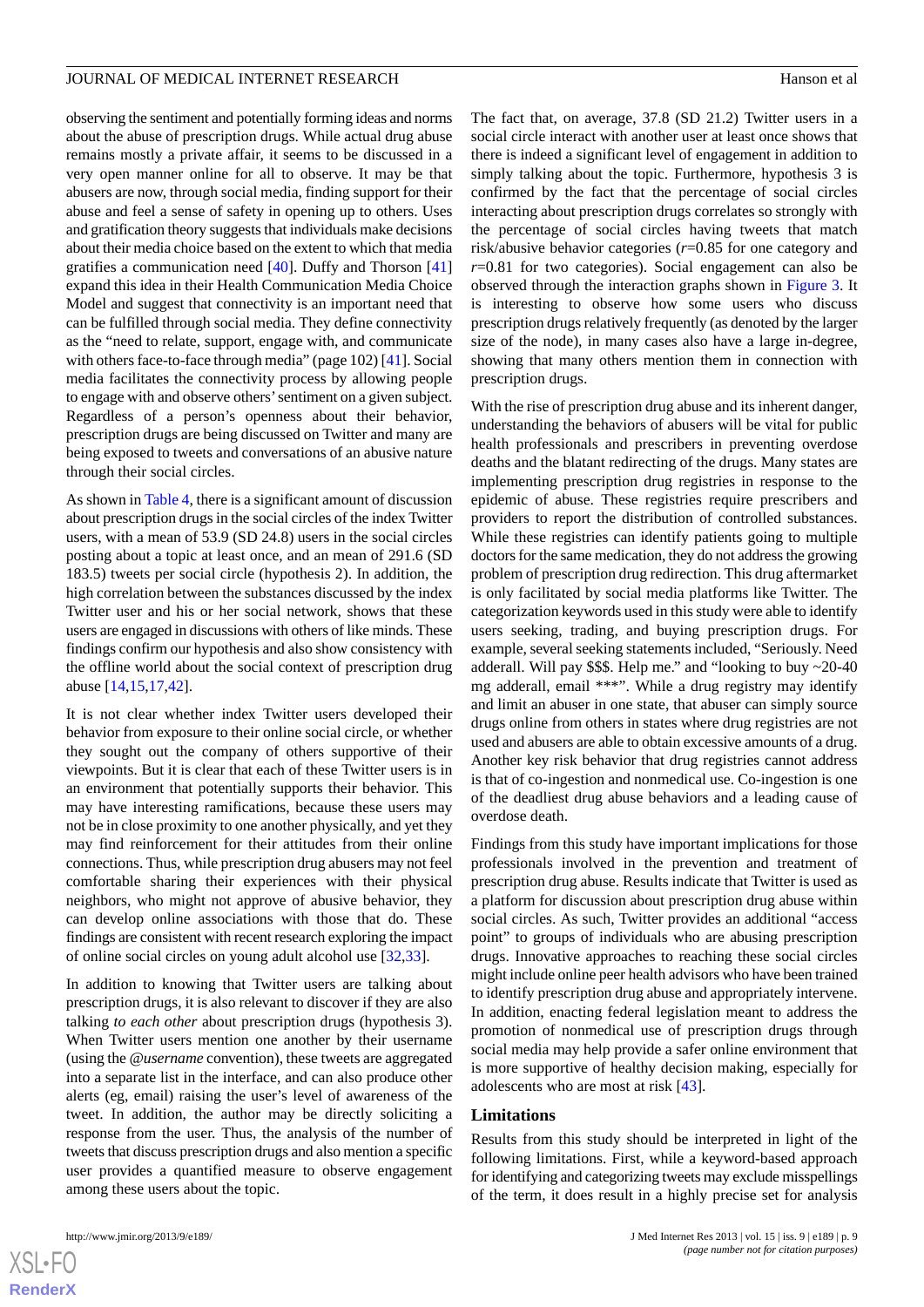and, at a minimum, provides a lower bound for the amount of discussion. Second, through social media it is possible to observe only discussion, not actual behavior. Yet, as these are natural conversations among friends where people post about events that occur in their lives, there is no a priori reason to believe that on the whole people are falsifying their posts to portray events or behaviors that do not occur. Third, we may have underestimated the number of prescription drug abuse tweets. It is possible that there are other prescription drug abuse-related tweets that we missed because they were not covered by our keywords. It is also possible that not all tweets were delivered to us by the Twitter interface, although that is hard to know for certain. Also, tweets containing abuse-related keywords may not always refer to discussion of abuse. Last, this analysis was restricted to publicly available tweets, and as noted, it is possible that private tweets may in fact be more biased toward

prescription drug abuse. Despite these limitations, it is likely that the general trends observed would not be affected.

### **Conclusions**

Understanding the prevalence of a problem or issue through social media is a good place to start; however, prevalence data fails to take advantage of the key aspect of social media: social networks and relationships. This work extends previous work by examining the social context of those discussing an important public health topic. While a major focus of this work has been about the reinforcement of negative behavior, the analysis of the interactions between people can provide insights into the normative aspects of social media. Whereas Twitter is a social media platform used to discuss and reinforce prescription drug abuse, prevention specialists should be mindful of this communication channel as another setting for understanding and monitoring prescription drug abuse and potentially intervening online.

# **Conflicts of Interest**

<span id="page-9-0"></span>None declared.

# <span id="page-9-1"></span>**References**

- <span id="page-9-2"></span>1. Young S. CNN. 2011 Apr 19. White house launches effort to combat soaring prescription drug abuse URL: [http://www.](http://www.cnn.com/2011/HEALTH/04/19/drug.abuse/index.html) [cnn.com/2011/HEALTH/04/19/drug.abuse/index.html](http://www.cnn.com/2011/HEALTH/04/19/drug.abuse/index.html) [accessed 2013-08-20] [[WebCite Cache ID 6J1VIHaQM\]](http://www.webcitation.org/

                                    6J1VIHaQM)
- <span id="page-9-3"></span>2. Centers for Disease Control and Prevention (CDC). CDC grand rounds: prescription drug overdoses - a U.S. epidemic. MMWR Morb Mortal Wkly Rep 2012 Jan 13;61(1):10-13 [\[FREE Full text\]](http://www.cdc.gov/mmwr/preview/mmwrhtml/mm6101a3.htm) [Medline: [22237030\]](http://www.ncbi.nlm.nih.gov/entrez/query.fcgi?cmd=Retrieve&db=PubMed&list_uids=22237030&dopt=Abstract)
- <span id="page-9-4"></span>3. Substance Abuse and Mental Health Services Administration. Results from the 2010 national survey on drug use and health: Mental health findings. Rockville, MD: Substance Abuse and Mental Health Services Administration; Jan 2012:11-4667.
- <span id="page-9-5"></span>4. National Institute on Drug Abuse. Research Reports series. 2005. Prescription drugs: abuse and addiction URL: [http://www.](http://www.drugabuse.gov/publications/research-reports/prescription-drugs) [drugabuse.gov/publications/research-reports/prescription-drugs](http://www.drugabuse.gov/publications/research-reports/prescription-drugs) [accessed 2013-05-28] [[WebCite Cache ID 6GxldKrw0](http://www.webcitation.org/

                                    6GxldKrw0)]
- <span id="page-9-6"></span>5. Apodaca TR, Moser NC. The use and abuse of prescription medication to facilitate or enhance sexual behavior among adolescents. Clin Pharmacol Ther 2011 Jan;89(1):22-24. [doi: [10.1038/clpt.2010.264](http://dx.doi.org/10.1038/clpt.2010.264)] [Medline: [21170066\]](http://www.ncbi.nlm.nih.gov/entrez/query.fcgi?cmd=Retrieve&db=PubMed&list_uids=21170066&dopt=Abstract)
- <span id="page-9-7"></span>6. Teen Addiction Treatment-Teen Drug Rehab. Prescription drug and OTC abuse among teens in Iowa. 2011 Feb. URL: <http://teen-drug-rehab.blogspot.com/2011/02/prescription-drug-and-otc-abuse-among.html> [accessed 2013-05-28] [[WebCite](http://www.webcitation.org/

                                    6GxlaL2pq) [Cache ID 6GxlaL2pq\]](http://www.webcitation.org/

                                    6GxlaL2pq)
- 7. Office of National Drug Control Policy. Epidemic: Responding to America's prescription drug abuse crisis. 2011. URL: [https://www.ncjrs.gov/pdffiles1/ondcp/rx\\_abuse\\_plan.pdf](https://www.ncjrs.gov/pdffiles1/ondcp/rx_abuse_plan.pdf) [accessed 2013-05-28] [[WebCite Cache ID 6GxlKNMH0\]](http://www.webcitation.org/

                                    6GxlKNMH0)
- 8. Lomas J. Social capital and health: implications for public health and epidemiology. Soc Sci Med 1998 Nov;47(9):1181-1188. [Medline: [9783861\]](http://www.ncbi.nlm.nih.gov/entrez/query.fcgi?cmd=Retrieve&db=PubMed&list_uids=9783861&dopt=Abstract)
- 9. Lochner KA, Kawachi I, Brennan RT, Buka SL. Social capital and neighborhood mortality rates in Chicago. Soc Sci Med 2003 Apr;56(8):1797-1805. [Medline: [12639596](http://www.ncbi.nlm.nih.gov/entrez/query.fcgi?cmd=Retrieve&db=PubMed&list_uids=12639596&dopt=Abstract)]
- <span id="page-9-9"></span><span id="page-9-8"></span>10. Islam MK, Merlo J, Kawachi I, Lindström M, Gerdtham UG. Social capital and health: does egalitarianism matter? A literature review. Int J Equity Health 2006;5:3 [[FREE Full text](http://www.equityhealthj.com/content/5//3)] [doi: [10.1186/1475-9276-5-3\]](http://dx.doi.org/10.1186/1475-9276-5-3) [Medline: [16597324\]](http://www.ncbi.nlm.nih.gov/entrez/query.fcgi?cmd=Retrieve&db=PubMed&list_uids=16597324&dopt=Abstract)
- <span id="page-9-10"></span>11. Chow CK, Lock K, Teo K, Subramanian SV, McKee M, Yusuf S. Environmental and societal influences acting on cardiovascular risk factors and disease at a population level: a review. Int J Epidemiol 2009 Dec;38(6):1580-1594 [[FREE](http://ije.oxfordjournals.org/cgi/pmidlookup?view=long&pmid=19261658) [Full text\]](http://ije.oxfordjournals.org/cgi/pmidlookup?view=long&pmid=19261658) [doi: [10.1093/ije/dyn258](http://dx.doi.org/10.1093/ije/dyn258)] [Medline: [19261658](http://www.ncbi.nlm.nih.gov/entrez/query.fcgi?cmd=Retrieve&db=PubMed&list_uids=19261658&dopt=Abstract)]
- <span id="page-9-11"></span>12. Valente TW. Social networks and health. New York, NY: Oxford University Press; Mar 25, 2010.
- <span id="page-9-12"></span>13. Jonas AB, Young AM, Oser CB, Leukefeld CG, Havens JR. OxyContin as currency: OxyContin use and increased social capital among rural Appalachian drug users. Soc Sci Med 2012 May;74(10):1602-1609. [doi: [10.1016/j.socscimed.2011.12.053](http://dx.doi.org/10.1016/j.socscimed.2011.12.053)] [Medline: [22465379](http://www.ncbi.nlm.nih.gov/entrez/query.fcgi?cmd=Retrieve&db=PubMed&list_uids=22465379&dopt=Abstract)]
- 14. Leukefeld C, Walker R, Havens J, Leedham CA, Tolbert V. What Does the Community Say: Key Informant Perceptions of Rural Prescription Drug Use. Journal of Drug Issues 2007 Jul 01;37(3):503-524. [doi: [10.1177/002204260703700302](http://dx.doi.org/10.1177/002204260703700302)]
- 15. Compton WM, Volkow ND. Abuse of prescription drugs and the risk of addiction. Drug Alcohol Depend 2006 Jun;83 Suppl 1:S4-S7. [doi: [10.1016/j.drugalcdep.2005.10.020](http://dx.doi.org/10.1016/j.drugalcdep.2005.10.020)] [Medline: [16563663](http://www.ncbi.nlm.nih.gov/entrez/query.fcgi?cmd=Retrieve&db=PubMed&list_uids=16563663&dopt=Abstract)]
- 16. Califano JA. You've got drugs!: prescription drug pushers on the internet. New York, NY: National Center on Addiction and Substance Abuse, Columbia University; 2004.

[XSL](http://www.w3.org/Style/XSL)•FO **[RenderX](http://www.renderx.com/)**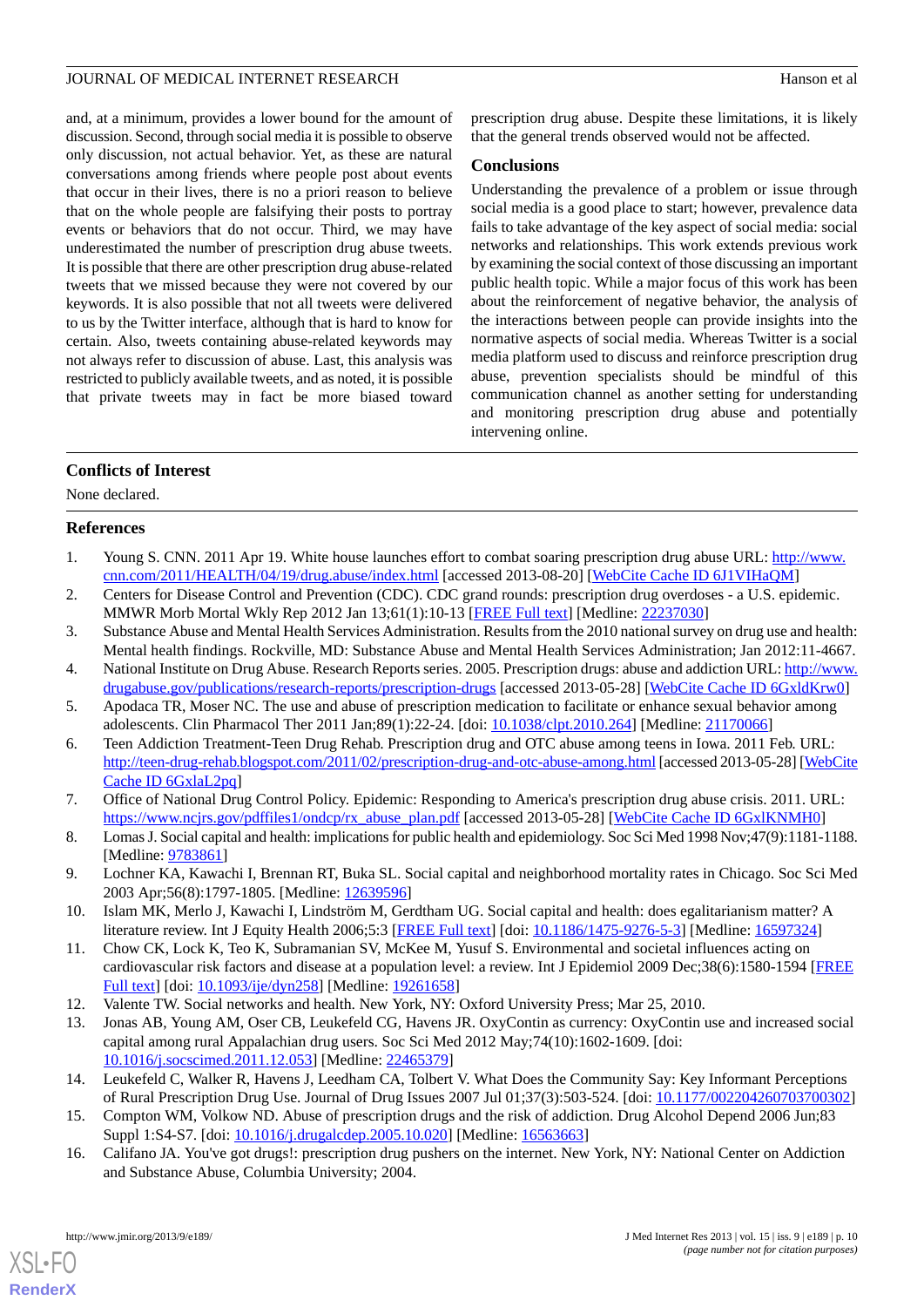# JOURNAL OF MEDICAL INTERNET RESEARCH Hanson et al.

- <span id="page-10-0"></span>17. Poulin C. Medical and nonmedical stimulant use among adolescents: from sanctioned to unsanctioned use. CMAJ 2001 Oct 16;165(8):1039-1044 [[FREE Full text](http://www.cmaj.ca/cgi/pmidlookup?view=long&pmid=11699699)] [Medline: [11699699](http://www.ncbi.nlm.nih.gov/entrez/query.fcgi?cmd=Retrieve&db=PubMed&list_uids=11699699&dopt=Abstract)]
- <span id="page-10-2"></span><span id="page-10-1"></span>18. Forman RF. Availability of opioids on the Internet. JAMA 2003 Aug 20;290(7):889. [doi: [10.1001/jama.290.7.889\]](http://dx.doi.org/10.1001/jama.290.7.889) [Medline: [12928464](http://www.ncbi.nlm.nih.gov/entrez/query.fcgi?cmd=Retrieve&db=PubMed&list_uids=12928464&dopt=Abstract)]
- <span id="page-10-3"></span>19. Paul M, Dredze M. You are what you tweet: analyzing Twitter for public health. 2011 Presented at: 5th International AAAI Conference on Weblogs and Social Media; July 17-21, 2011; Barcelona, Spain.
- <span id="page-10-4"></span>20. Prier K, Smith M, Giraud-Carrier C, Hanson CL. Identifying health-related topics in Twitter: an exploration of tobacco-related tweets as a test topic. 2011 Presented at: 4th International Conference on Social Computing, Behavioral-Cultural Modeling and Prediction; Mar. 29-31, 2011; College Park, MD.
- <span id="page-10-5"></span>21. Hanson CL, Burton SH, Giraud-Carrier C, West JH, Barnes MD, Hansen B. Tweaking and tweeting: exploring Twitter for nonmedical use of a psychostimulant drug (Adderall) among college students. J Med Internet Res 2013;15(4):e62 [[FREE](http://www.jmir.org/2013/4/e62/) [Full text\]](http://www.jmir.org/2013/4/e62/) [doi: [10.2196/jmir.2503](http://dx.doi.org/10.2196/jmir.2503)] [Medline: [23594933\]](http://www.ncbi.nlm.nih.gov/entrez/query.fcgi?cmd=Retrieve&db=PubMed&list_uids=23594933&dopt=Abstract)
- <span id="page-10-6"></span>22. Eysenbach G. Infodemiology: tracking flu-related searches on the web for syndromic surveillance. AMIA Annu Symp Proc 2006:244-248 [\[FREE Full text\]](http://europepmc.org/abstract/MED/17238340) [Medline: [17238340\]](http://www.ncbi.nlm.nih.gov/entrez/query.fcgi?cmd=Retrieve&db=PubMed&list_uids=17238340&dopt=Abstract)
- <span id="page-10-7"></span>23. Eysenbach G. Infodemiology and infoveillance: framework for an emerging set of public health informatics methods to analyze search, communication and publication behavior on the Internet. J Med Internet Res 2009;11(1):e11 [[FREE Full](http://www.jmir.org/2009/1/e11/) [text](http://www.jmir.org/2009/1/e11/)] [doi: [10.2196/jmir.1157](http://dx.doi.org/10.2196/jmir.1157)] [Medline: [19329408](http://www.ncbi.nlm.nih.gov/entrez/query.fcgi?cmd=Retrieve&db=PubMed&list_uids=19329408&dopt=Abstract)]
- 24. Wong PW, Fu KW, Yau RS, Ma HH, Law YW, Chang SS, et al. Accessing suicide-related information on the internet: a retrospective observational study of search behavior. J Med Internet Res 2013;15(1):e3 [[FREE Full text\]](http://www.jmir.org/2013/1/e3/) [doi: [10.2196/jmir.2181](http://dx.doi.org/10.2196/jmir.2181)] [Medline: [23305632](http://www.ncbi.nlm.nih.gov/entrez/query.fcgi?cmd=Retrieve&db=PubMed&list_uids=23305632&dopt=Abstract)]
- 25. Zheluk A, Gillespie JA, Quinn C. Searching for truth: internet search patterns as a method of investigating online responses to a Russian illicit drug policy debate. J Med Internet Res 2012;14(6):e165 [[FREE Full text](http://www.jmir.org/2012/6/e165/)] [doi: [10.2196/jmir.2270](http://dx.doi.org/10.2196/jmir.2270)] [Medline: [23238600](http://www.ncbi.nlm.nih.gov/entrez/query.fcgi?cmd=Retrieve&db=PubMed&list_uids=23238600&dopt=Abstract)]
- 26. Burton SH, Tanner KW, Giraud-Carrier CG, West JH, Barnes MD. "Right time, right place" health communication on Twitter: value and accuracy of location information. J Med Internet Res 2012;14(6):e156 [[FREE Full text](http://www.jmir.org/2012/6/e156/)] [doi: [10.2196/jmir.2121](http://dx.doi.org/10.2196/jmir.2121)] [Medline: [23154246](http://www.ncbi.nlm.nih.gov/entrez/query.fcgi?cmd=Retrieve&db=PubMed&list_uids=23154246&dopt=Abstract)]
- 27. Pervaiz F, Pervaiz M, Abdur Rehman N, Saif U. FluBreaks: early epidemic detection from Google flu trends. J Med Internet Res 2012;14(5):e125 [\[FREE Full text\]](http://www.jmir.org/2012/5/e125/) [doi: [10.2196/jmir.2102](http://dx.doi.org/10.2196/jmir.2102)] [Medline: [23037553\]](http://www.ncbi.nlm.nih.gov/entrez/query.fcgi?cmd=Retrieve&db=PubMed&list_uids=23037553&dopt=Abstract)
- 28. Hill S, Mao J, Ungar L, Hennessy S, Leonard CE, Holmes J. Natural supplements for H1N1 influenza: retrospective observational infodemiology study of information and search activity on the Internet. J Med Internet Res 2011;13(2):e36 [[FREE Full text](http://www.jmir.org/2011/2/e36/)] [doi: [10.2196/jmir.1722](http://dx.doi.org/10.2196/jmir.1722)] [Medline: [21558062](http://www.ncbi.nlm.nih.gov/entrez/query.fcgi?cmd=Retrieve&db=PubMed&list_uids=21558062&dopt=Abstract)]
- <span id="page-10-8"></span>29. Liang B, Scammon DL. Incidence of online health information search: a useful proxy for public health risk perception. J Med Internet Res 2013;15(6):e114 [[FREE Full text](http://www.jmir.org/2013/6/e114/)] [doi: [10.2196/jmir.2401](http://dx.doi.org/10.2196/jmir.2401)] [Medline: [23773974](http://www.ncbi.nlm.nih.gov/entrez/query.fcgi?cmd=Retrieve&db=PubMed&list_uids=23773974&dopt=Abstract)]
- <span id="page-10-9"></span>30. Yom-Tov E, Gabrilovich E. Postmarket drug surveillance without trial costs: discovery of adverse drug reactions through large-scale analysis of web search queries. J Med Internet Res 2013;15(6):e124 [\[FREE Full text](http://www.jmir.org/2013/6/e124/)] [doi: [10.2196/jmir.2614](http://dx.doi.org/10.2196/jmir.2614)] [Medline: [23778053](http://www.ncbi.nlm.nih.gov/entrez/query.fcgi?cmd=Retrieve&db=PubMed&list_uids=23778053&dopt=Abstract)]
- <span id="page-10-10"></span>31. Hingle M, Yoon D, Fowler J, Kobourov S, Schneider ML, Falk D, et al. Collection and visualization of dietary behavior and reasons for eating using Twitter. J Med Internet Res 2013;15(6):e125 [\[FREE Full text\]](http://www.jmir.org/2013/6/e125/) [doi: [10.2196/jmir.2613\]](http://dx.doi.org/10.2196/jmir.2613) [Medline: [23796439](http://www.ncbi.nlm.nih.gov/entrez/query.fcgi?cmd=Retrieve&db=PubMed&list_uids=23796439&dopt=Abstract)]
- <span id="page-10-12"></span><span id="page-10-11"></span>32. Cook SH, Bauermeister JA, Gordon-Messer D, Zimmerman MA. Online Network Influences on Emerging Adults' Alcohol and Drug Use. J Youth Adolesc 2012 Dec 2:1-13. [doi: [10.1007/s10964-012-9869-1\]](http://dx.doi.org/10.1007/s10964-012-9869-1) [Medline: [23212348\]](http://www.ncbi.nlm.nih.gov/entrez/query.fcgi?cmd=Retrieve&db=PubMed&list_uids=23212348&dopt=Abstract)
- <span id="page-10-13"></span>33. Stoddard SA, Bauermeister JA, Gordon-Messer D, Johns M, Zimmerman MA. Permissive norms and young adults' alcohol and marijuana use: the role of online communities. J Stud Alcohol Drugs 2012 Nov;73(6):968-975. [Medline: [23036215](http://www.ncbi.nlm.nih.gov/entrez/query.fcgi?cmd=Retrieve&db=PubMed&list_uids=23036215&dopt=Abstract)]
- <span id="page-10-14"></span>34. Klein M. Combating misuse and abuse of prescription drugs. FDA Consumer Health Information 2010 Jul:1-3.
- <span id="page-10-15"></span>35. Sozio M, Gionis A. The community-search problem and how to plan a successful cocktail party. 2010 Presented at: 16th ACM SIGKDD International Conference on Knowledge Discovery Data Mining; July 25-28, 2010; Washington, DC.
- <span id="page-10-16"></span>36. Fortunato S. Community detection in graphs. Physics Reports 2010 Feb;486(3-5):75-174. [doi: [10.1016/j.physrep.2009.11.002](http://dx.doi.org/10.1016/j.physrep.2009.11.002)]
- <span id="page-10-17"></span>37. Burton SH. Computational techniques for public health surveillance [Dissertation]. Utah: Department of Computer Science, Brigham Young University; 2013.
- <span id="page-10-18"></span>38. Gonçalves B, Perra N, Vespignani A. Modeling users' activity on Twitter networks: Validation of Dunbar's number. PLos ONE 2011;6(8):e22656. [doi: [10.1371/journal.pone.0022656\]](http://dx.doi.org/10.1371/journal.pone.0022656)
- 39. Hernandez SH, Nelson LS. Prescription drug abuse: insight into the epidemic. Clin Pharmacol Ther 2010 Sep;88(3):307-317. [doi: [10.1038/clpt.2010.154](http://dx.doi.org/10.1038/clpt.2010.154)] [Medline: [20686478\]](http://www.ncbi.nlm.nih.gov/entrez/query.fcgi?cmd=Retrieve&db=PubMed&list_uids=20686478&dopt=Abstract)
- 40. Katz E, Blumler JG, Gurevitch M. Utilization of mass communication by the individuals. In: Blumler JG, Katz E, editors. The uses of mass communications: current perspectives on gratifications research. Beverly Hills, CA: Sage; 1974.
- 41. Duffy ME, Thorson E. Emerging trends in the new media landscape. In: Parker JC, Thorson E, editors. Health communication in the new media landscape. New York, NY: Springer Publishing Company; 2009.

[XSL](http://www.w3.org/Style/XSL)•FO **[RenderX](http://www.renderx.com/)**